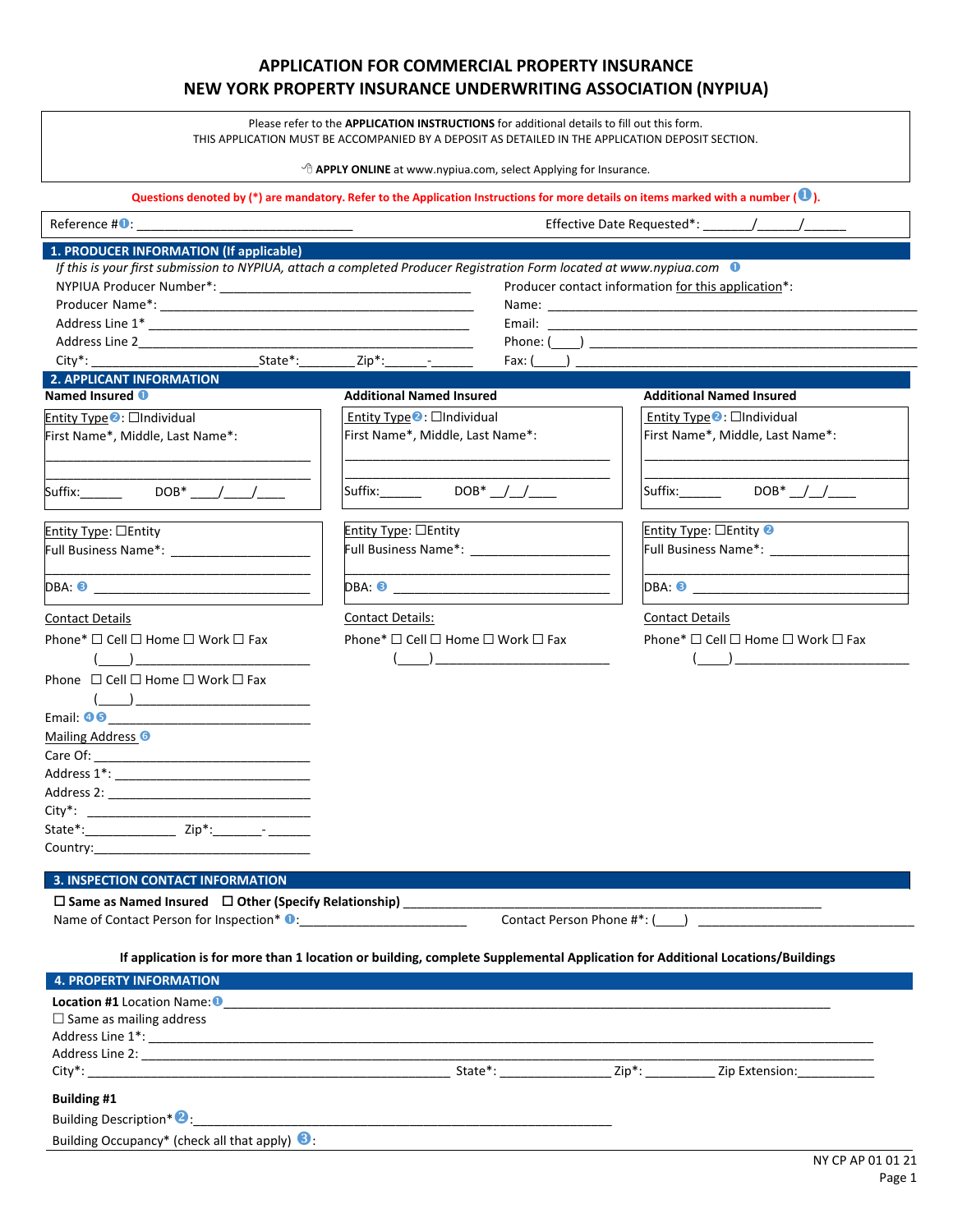| <b>4. PROPERTY INFORMATION</b>                                                                                      |                                                                                                                                                                                     |
|---------------------------------------------------------------------------------------------------------------------|-------------------------------------------------------------------------------------------------------------------------------------------------------------------------------------|
| $\Box$ Apartments                                                                                                   | $\Box$ Mercantile (Trade or Commerce) with Home Furnishings                                                                                                                         |
| $\Box$ Rooming House                                                                                                | $\Box$ Mercantile (Trade or Commerce) without Home Furnishings                                                                                                                      |
| $\Box$ Office Buildings                                                                                             | $\Box$ Gasoline Service Stations                                                                                                                                                    |
| $\Box$ Motor Vehicle Repair                                                                                         | $\Box$ Academic Schools                                                                                                                                                             |
| $\Box$ Church/House of Worship                                                                                      | $\Box$ Condominium (Association Risk Only)                                                                                                                                          |
| $\Box$ Improvements and Betterments                                                                                 | $\Box$ Other (Describe):<br><u> 1980 - Jan James James Barnett, martin eta idazlea (</u>                                                                                            |
|                                                                                                                     | $\Box$ 100% Vacant <sup>1</sup> ( $\Box$ Previous or $\Box$ Intended Occupancy) (Must indicate prior or intended occupancy by checking one of the boxes above)                      |
|                                                                                                                     | <sup>1</sup> Must complete and submit the Application Supplement for Vacant, Partially Vacant and Buildings under Repair or Reconstruction (NY AL 00 29)                            |
| Number of Apartment/Dwelling Units*: $\Box$ None $\Box$ 1-4 $\Box$ 5-8 $\Box$ 9-10 $\Box$ 11-30 $\Box$ More than 30 |                                                                                                                                                                                     |
|                                                                                                                     | For Multiple Occupancy Buildings, indicate occupancy type (e.g., deli, flooring store, apartments) and % of occupancy for each $\odot$ :<br>Percentage of Occupancy*: _____________ |
|                                                                                                                     | Percentage of Occupancy*:_____________<br>%                                                                                                                                         |
|                                                                                                                     | Percentage of Occupancy:______________%                                                                                                                                             |
|                                                                                                                     | %                                                                                                                                                                                   |
| (If additional occupancy, include in remarks)                                                                       |                                                                                                                                                                                     |
| a. Is this a rental property?* $\Box$ Yes $\Box$ No                                                                 |                                                                                                                                                                                     |
| b. Are you applying for contents coverage for a family owned and operated retail store? $\Box$ Yes $\Box$ No        |                                                                                                                                                                                     |
| c. Is this a not for profit or charitable organization? $\Box$ Yes $\Box$ No                                        |                                                                                                                                                                                     |
| d. Does building have an automatic sprinkler system?* $\Box$ Yes $\Box$ No                                          |                                                                                                                                                                                     |
|                                                                                                                     | e. Total Square Footage of Building*: _________________ Residential Square Footage*: ____________ Commercial Square Footage*: _____________                                         |
|                                                                                                                     |                                                                                                                                                                                     |
|                                                                                                                     | f. Construction* · C Frame □ Joisted Masonry □ Non-Combustible □ Masonry Non-Combustible □ Modified Fire Resistive                                                                  |
| $\Box$ Fire Resistive                                                                                               |                                                                                                                                                                                     |
| g. Protection Class (if known): ______________                                                                      |                                                                                                                                                                                     |
| h. Distance to Fire Station*: $\Box$ Within 5 miles $\Box$ Greater than 5 miles                                     |                                                                                                                                                                                     |
| i. Water Supply/Distance to Fire Hydrant*: $\Box$ Within 1000 feet $\Box$ Greater than 1000 feet                    |                                                                                                                                                                                     |
|                                                                                                                     |                                                                                                                                                                                     |
|                                                                                                                     | k. Distance to Coast*: □ 0-500' □ 501-1000' □ 1001-1500' □ 1501-2000' □ 2001-2500' □ 2501'-1 mile □ 1-2 miles □ More than 2 miles                                                   |
| I. Is spray painting done on premises?* $\Box$ Yes $\Box$ No                                                        |                                                                                                                                                                                     |
| m. Is commercial cooking done on premises?* $\Box$ Yes $\Box$ No                                                    |                                                                                                                                                                                     |
| n. Is the building used for storage of agricultural products and processing?*: $\Box$ Yes $\Box$ No                 |                                                                                                                                                                                     |
| o. Is manufacturing done on premises?*: □ Yes □ No                                                                  |                                                                                                                                                                                     |
|                                                                                                                     |                                                                                                                                                                                     |
| $p.$ # of Stories* $\bigcirc$ :                                                                                     |                                                                                                                                                                                     |
| q. Year Built*: _____________                                                                                       |                                                                                                                                                                                     |
|                                                                                                                     | r. Is any part of the property vacant? <sup>2*</sup> $\Box$ No $\Box$ Yes - If yes, % of Vacancy: $\Box$ 1-70% $\Box$ 71-99% $\Box$ 100% (Explain any vacancy in Remarks)           |
| s. Is the property undergoing renovation/reconstruction? <sup>2*</sup> $\Box$ Yes (Explain in Remarks) $\Box$ No    |                                                                                                                                                                                     |
|                                                                                                                     | t. Deductible*: $\Box$ \$250 $\Box$ \$500 $\Box$ \$1,000 $\Box$ \$2,500 $\Box$ \$5,000 $\Box$ \$10,000 $\Box$ \$25,000 $\Box$ \$75,000 $\Box$ \$75,000                              |
| u. Higher Windstorm Deductible*: □ None □ 1% □ 2% □ 5%                                                              |                                                                                                                                                                                     |
| v. Does the building have protective device(s)? $\bullet^*$ $\Box$ Automatic Sprinkler System                       |                                                                                                                                                                                     |
|                                                                                                                     | $\Box$ Automatic Fire Alarm $\Box$ Security Service with Recording                                                                                                                  |
| System or Watch Clock $\Box$ Service Contract with a privately owned fire department                                | $\Box$ Automatic Commercial Cooking Exhaust/Extinguishing System                                                                                                                    |
| $\Box$ Other $\Box$ None                                                                                            |                                                                                                                                                                                     |
|                                                                                                                     |                                                                                                                                                                                     |
| x. . Is this building being newly constructed? $\Box$ No $\Box$ Yes                                                 |                                                                                                                                                                                     |
| If Yes, provide Construction Start Date*:                                                                           |                                                                                                                                                                                     |
| Is the work continuous and ongoing?*: $\Box$ Yes $\Box$ No                                                          |                                                                                                                                                                                     |
| Who will do the work?* (select as many that apply): $\Box$ Professional Builder or Contractor $\Box$ Self           |                                                                                                                                                                                     |
| Have the required permits been obtained?* : $\Box$ Yes $\Box$ No                                                    |                                                                                                                                                                                     |
|                                                                                                                     |                                                                                                                                                                                     |
|                                                                                                                     | <sup>2</sup> If yes, must complete and submit the Application Supplement for Vacant, Partially Vacant and Buildings under Repair or Reconstruction (NY AL 00                        |
| 29)                                                                                                                 |                                                                                                                                                                                     |

# **5. CAUSE(S) OF LOSS** ❶

☑ **Group I Causes Of Loss** (Fire, Lightning, Explosion, Vandalism and Malicious Mischief, Sprinkler Leakage)

⬜ Exclude Vandalism and Malicious Mischief

⬜ Exclude Sprinkler Leakage

⬜ **Group II Causes Of Loss** (Windstorm or Hail, Smoke, Aircraft or Vehicles, Riot or Civil Commotion)

 $\square$  Include Certified Acts of Terrorism (All Causes of Loss)<sup>1</sup>

 $1$ Terrorism Coverage is mandatory in the state of New York for the Fire cause of loss and is automatically included<sup>-</sup>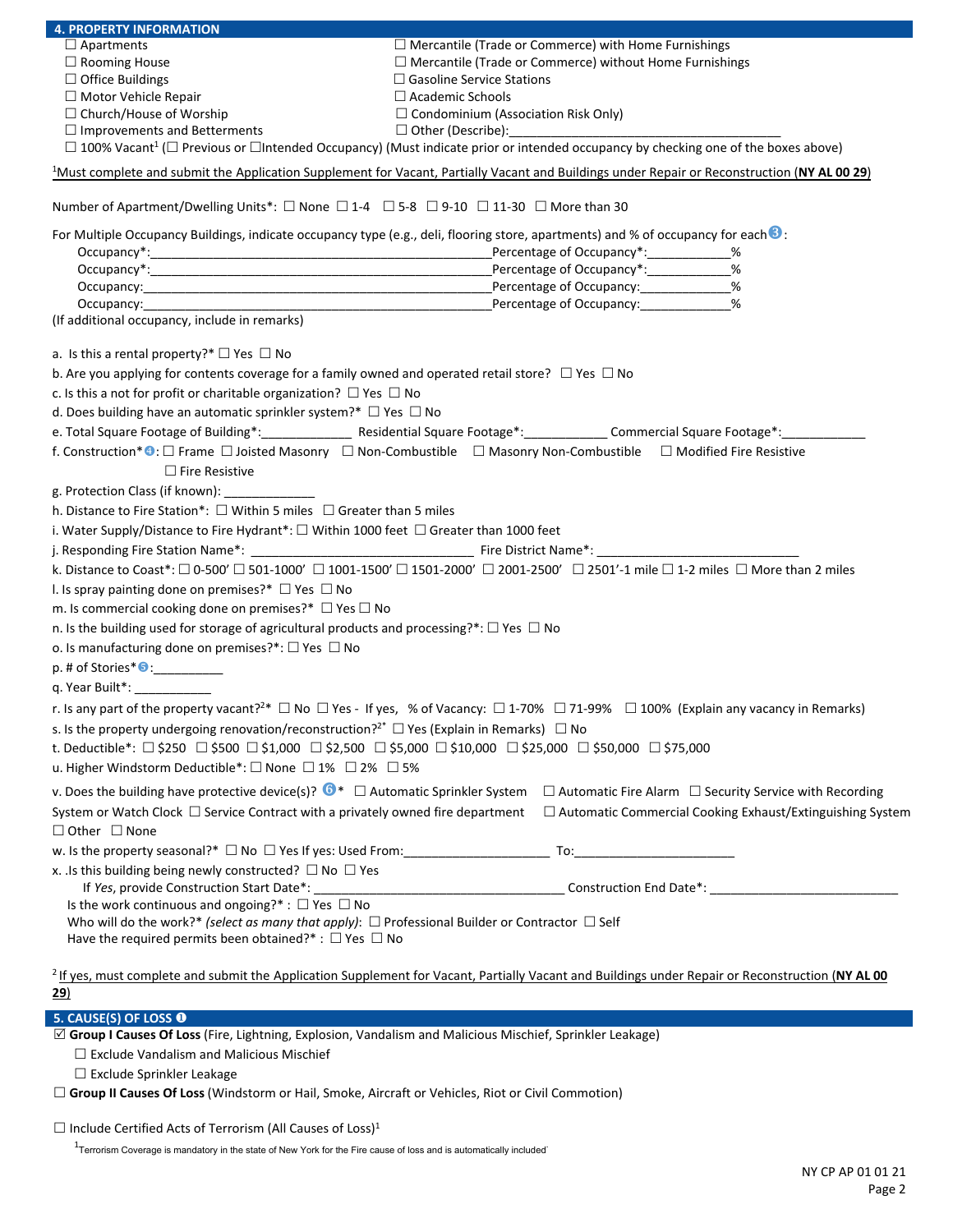| <b>6. COVERAGE REQUESTED</b>                                                                                         |                               |                                                                                                                                                                 |  |  |
|----------------------------------------------------------------------------------------------------------------------|-------------------------------|-----------------------------------------------------------------------------------------------------------------------------------------------------------------|--|--|
| Coverage <sup>1</sup>                                                                                                | Amount of<br><b>Insurance</b> | <b>Coverage Options/Selections</b>                                                                                                                              |  |  |
| Building Coverage (If multiple buildings at one location, a building description must be provided for each building) |                               |                                                                                                                                                                 |  |  |
| $\Box$ Building $\Box$<br><b>Building Description*:</b>                                                              | \$                            | Coinsurance*: 620                                                                                                                                               |  |  |
| $\Box$ Leasehold Interest Coverage $\Box$                                                                            | \$                            | Leasehold Interest Factor of 5% to 15%:<br>$\Box$ Tenants Lease Interest<br>$\Box$ Bonus Payments<br>$\Box$ Improvements and Betterments<br>$\Box$ Prepaid Rent |  |  |
| $\Box$ Tenant's Improvements and Betterments                                                                         | \$                            | Coinsurance*: ________%                                                                                                                                         |  |  |
| <b>Business Personal Property</b>                                                                                    |                               |                                                                                                                                                                 |  |  |
| □ Business Personal Property Coverage 5                                                                              | \$                            | Coinsurance*: ________%                                                                                                                                         |  |  |
| $\square$ Personal Property of Others Coverage $\bigcirc$                                                            | \$                            | Coinsurance*: _______ %                                                                                                                                         |  |  |
| □ Condominium Commercial Unit-Owners Coverage                                                                        | \$                            | Coinsurance <sup>*</sup> : ________ %                                                                                                                           |  |  |
| $\Box$ Condominium Association Coverage $\odot$                                                                      | \$                            |                                                                                                                                                                 |  |  |
| $\boldsymbol{Q}$                                                                                                     | \$                            | Coinsurance <sup>*</sup> : ___________ %                                                                                                                        |  |  |
| Business Income/Time Element Coverage (See Section 7 for additional coverage options)                                |                               |                                                                                                                                                                 |  |  |
| □ Manufacturing & Mercantile<br>__% Manufacturing<br>% Mercantile                                                    | \$                            | Coinsurance: 600 % or<br>Monthly Limitation: $\Box$ 1/3 $\Box$ 1/4 $\Box$ 1/6                                                                                   |  |  |
| □ Manufacturing & Rental<br>% Manufacturing<br>% Rental                                                              | \$                            | Coinsurance: ________% or<br>Monthly Limitation: $\Box$ 1/3 $\Box$ 1/4 $\Box$ 1/6                                                                               |  |  |
| □ Mercantile & Rental<br>% Mercantile<br>% Rental                                                                    | \$                            | Coinsurance: % or<br>Monthly Limitation: $\Box$ 1/3 $\Box$ 1/4 $\Box$ 1/6                                                                                       |  |  |
| $\Box$ Manufacturing                                                                                                 | \$                            | Coinsurance: % or<br>Monthly Limitation: $\Box$ 1/3 $\Box$ 1/4 $\Box$ 1/6                                                                                       |  |  |
| □ Mercantile & Non-Manufacturing                                                                                     | \$                            | Coinsurance: 36 or<br>Monthly Limitation: $\Box$ 1/3 $\Box$ 1/4 $\Box$ 1/6                                                                                      |  |  |
| $\Box$ Rental Value                                                                                                  | \$                            | Coinsurance: % or<br>Monthly Limitation: $\Box$ 1/3 $\Box$ 1/4 $\Box$ 1/6                                                                                       |  |  |
| $\square$ Extra Expense                                                                                              | \$                            | Limits on Loss Payment: □ 35-70-100% □ 40-80-100%<br>$\Box$ 100-100-100%                                                                                        |  |  |

<sup>1</sup>If coverage is desired for your household personal property in the building, complete a separate Application for Dwelling Insurance.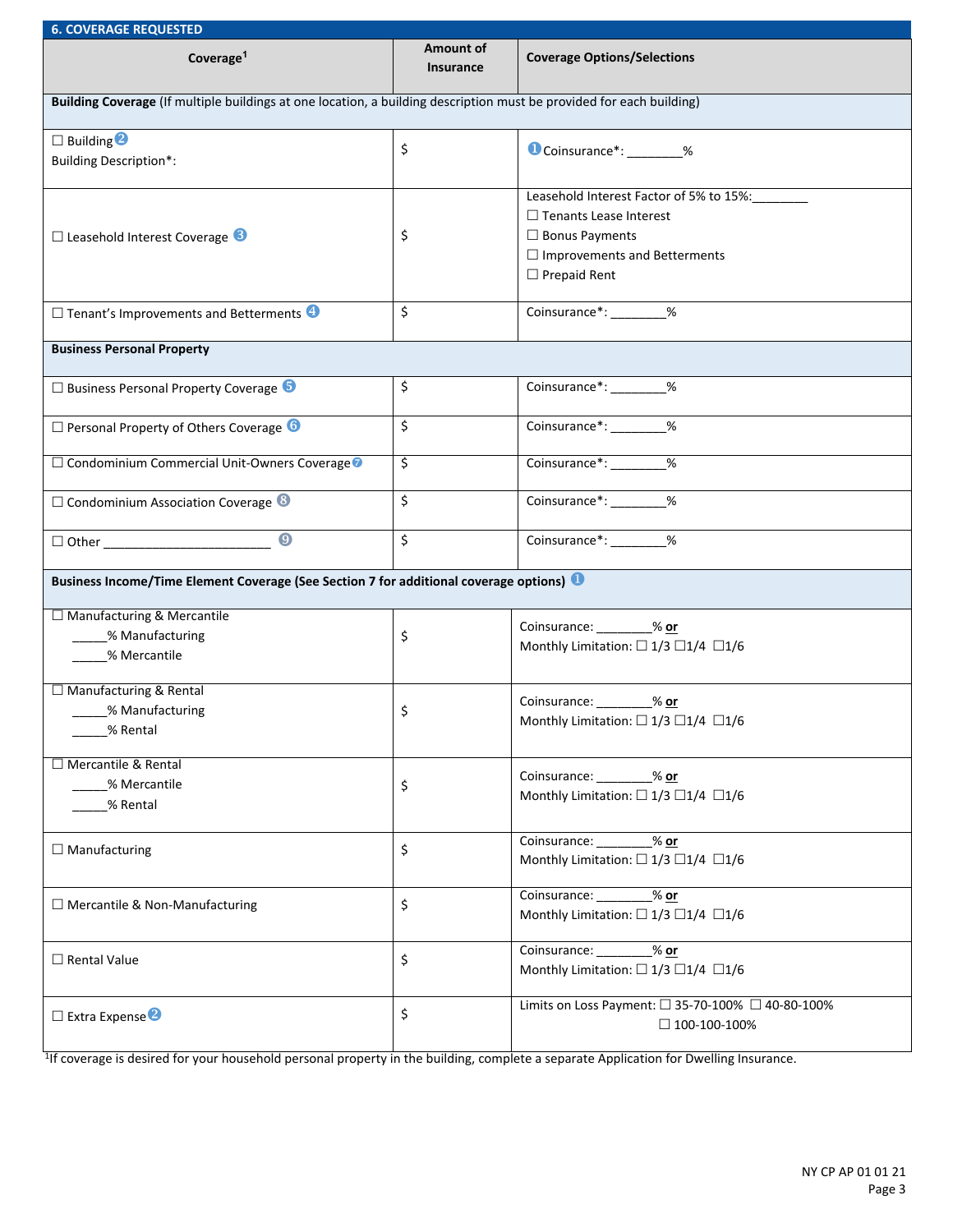### **7. ADDITIONAL COVERAGE OPTIONS**

## **LOCATION #1 - BUILDING #1 (Use supplemental application for additional locations/buildings)**

## **Building Coverages**❶**:**

□ Debris Removal Additional Insurance – Amount of Insurance (above \$25,000): \$

 $\Box$  Pollutant Cleanup and Removal: Amount of Insurance (above \$10,000): \$

□ Ordinance or Law:

 $\Box$  Building  $\Box$  Tenant's Improvements And Betterments  $\Box$  Loss to the Undamaged Portion of the Building

 $\Box$  Demolition Cost Coverage  $\Box$  Increased Cost of Construction  $\Box$  Increased Period of Restoration

## **Condominium Unit-Owners Optional Coverages**❷**:**

 $\Box$  Loss Assessment Coverage: Amount of Insurance: \$

□ Miscellaneous Real Property: Unit #\_\_\_\_\_\_\_\_\_ Amount of Insurance: \$\_

## **Business Income/Time Element Coverage Options**❸**:**

 $\Box$  Maximum Period of Indemnity (suspends co-insurance and has maximum period of indemnity of 4 months)

## ⬜ Payroll Expense Exclusion

 $\Box$  Payroll Expense Limitation:  $\Box$  90 Days  $\Box$  180 Days

# **8. OTHER COVERAGES**

❶**Please list any other requested coverage(s) not listed in Section 6 or 7 above. Include desired limit(s) of insurance and co-insurance amount.**

\_\_\_\_\_\_\_\_\_\_\_\_\_\_\_\_\_\_\_\_\_\_\_\_\_\_\_\_\_\_\_\_\_\_\_\_\_\_\_\_\_\_\_\_\_\_\_\_\_\_\_\_\_\_\_\_\_\_\_\_\_\_\_\_\_\_\_\_\_\_\_\_\_\_\_\_\_\_\_\_\_\_\_\_\_\_\_\_\_\_\_\_\_\_\_\_\_\_\_\_\_\_\_\_\_\_\_\_\_\_\_\_\_\_\_\_\_\_\_\_\_\_\_\_ \_\_\_\_\_\_\_\_\_\_\_\_\_\_\_\_\_\_\_\_\_\_\_\_\_\_\_\_\_\_\_\_\_\_\_\_\_\_\_\_\_\_\_\_\_\_\_\_\_\_\_\_\_\_\_\_\_\_\_\_\_\_\_\_\_\_\_\_\_\_\_\_\_\_\_\_\_\_\_\_\_\_\_\_\_\_\_\_\_\_\_\_\_\_\_\_\_\_\_\_\_\_\_\_\_\_\_\_\_\_\_\_\_\_\_\_\_\_\_\_\_\_\_\_ \_\_\_\_\_\_\_\_\_\_\_\_\_\_\_\_\_\_\_\_\_\_\_\_\_\_\_\_\_\_\_\_\_\_\_\_\_\_\_\_\_\_\_\_\_\_\_\_\_\_\_\_\_\_\_\_\_\_\_\_\_\_\_\_\_\_\_\_\_\_\_\_\_\_\_\_\_\_\_\_\_\_\_\_\_\_\_\_\_\_\_\_\_\_\_\_\_\_\_\_\_\_\_\_\_\_\_\_\_\_\_\_\_\_\_\_\_\_\_\_\_\_\_\_ \_\_\_\_\_\_\_\_\_\_\_\_\_\_\_\_\_\_\_\_\_\_\_\_\_\_\_\_\_\_\_\_\_\_\_\_\_\_\_\_\_\_\_\_\_\_\_\_\_\_\_\_\_\_\_\_\_\_\_\_\_\_\_\_\_\_\_\_\_\_\_\_\_\_\_\_\_\_\_\_\_\_\_\_\_\_\_\_\_\_\_\_\_\_\_\_\_\_\_\_\_\_\_\_\_\_\_\_\_\_\_\_\_\_\_\_\_\_\_\_\_\_\_\_

| <b>9. ADDITIONAL INTERESTS</b>                               |                                                              |                                                              |
|--------------------------------------------------------------|--------------------------------------------------------------|--------------------------------------------------------------|
| #1                                                           | #2                                                           | #3                                                           |
| Type*: □1 <sup>st</sup> Mortgagee □2 <sup>nd</sup> Mortgagee | Type*: □1 <sup>st</sup> Mortgagee □2 <sup>nd</sup> Mortgagee | Type*: □1 <sup>st</sup> Mortgagee □2 <sup>nd</sup> Mortgagee |
| □3 <sup>rd</sup> Mortgagee □Lienholder□Loss Payable          | □3 <sup>rd</sup> Mortgagee □Lienholder□Loss Payable          | □3 <sup>rd</sup> Mortgagee □Lienholder□Loss Payable          |
| □Building Owner Loss Payable □Lender's Loss                  | □Building Owner Loss Payable □Lender's Loss                  | □Building Owner Loss Payable □Lender's Loss                  |
| Payable □ Contract Of Sale □ Additional                      | Payable □ Contract Of Sale □ Additional                      | Payable □ Contract Of Sale □ Additional                      |
| Named Insured Building Owner □Landlord                       | Named Insured Building Owner □Landlord                       | Named Insured Building Owner □Landlord                       |
| □Builder/Contractor                                          | □Builder/Contractor                                          | □Builder/Contractor                                          |
| Loan/Contract Number*: ____________                          | Loan/Contract Number*:                                       | Loan/Contract Number*:                                       |
| Name <sup>*</sup> :                                          | Name <sup>*</sup> :                                          |                                                              |
| Address Line 1 <sup>*</sup> :                                | Address Line 1 <sup>*</sup> :                                | Address Line 1 <sup>*</sup> :                                |
| Address Line 2:                                              | Address Line 2:                                              | Address Line 2:                                              |
| $City^*$ :                                                   | $City^*$ :                                                   | $\mathsf{City}^*$ :                                          |
| State <sup>*</sup> :                                         | State <sup>*</sup> :                                         | State <sup>*</sup> :                                         |
| Zip*:                                                        | Zip*:                                                        | Zip*:                                                        |

NOTE: List any additional interests in Remarks section 11.

| <b>10. GENERAL INFORMATION</b>                                                                                                                                                                                                 |                            |
|--------------------------------------------------------------------------------------------------------------------------------------------------------------------------------------------------------------------------------|----------------------------|
| Unless otherwise indicated, explain all "Yes" responses in Remarks section. If not applying for <b>building coverage</b> , complete only question O.                                                                           |                            |
| A. Date building was purchased*                                                                                                                                                                                                |                            |
| B. Are any mortgage payments overdue for 3 months or more? (If Yes, list the date of last payment and the # of payments in<br>arrears)*                                                                                        | $\square$ Yes $\square$ No |
| C. Is building for sale?*                                                                                                                                                                                                      | □ Yes □ No                 |
| D. Is property in foreclosure?*                                                                                                                                                                                                | $\square$ Yes $\square$ No |
| E. Any business conducted on premise?* If Yes, list type of business(es)                                                                                                                                                       | $\square$ Yes $\square$ No |
| F. Are there any outstanding recorded violations of fire, safety, health, building, or construction codes at this location?* If Yes,<br>describe and give dates of violations                                                  | □ Yes □ No                 |
| G. Has anyone with a financial interest in this property been convicted of arson, fraud or other crime related to loss on property during the<br>last five $(5)$ years?* If Yes, give conviction date(s) and name of person(s) | □ Yes □ No                 |
| H. Are the real estate taxes overdue by one year or more?* If Yes, attach copy in remarks & agreement with city, if any                                                                                                        | $\Box$ Yes $\Box$ No       |
| I. Is the water, sewage, electricity, or heat out of service?* If Yes, explain lack of<br>services                                                                                                                             | □ Yes □ No                 |
| Is there a governmental order to vacate or destroy the building or has the building been classified as uninhabitable or structurally<br>unsafe?* If Yes, attach government orders and give date and reason.                    | □ Yes □ No                 |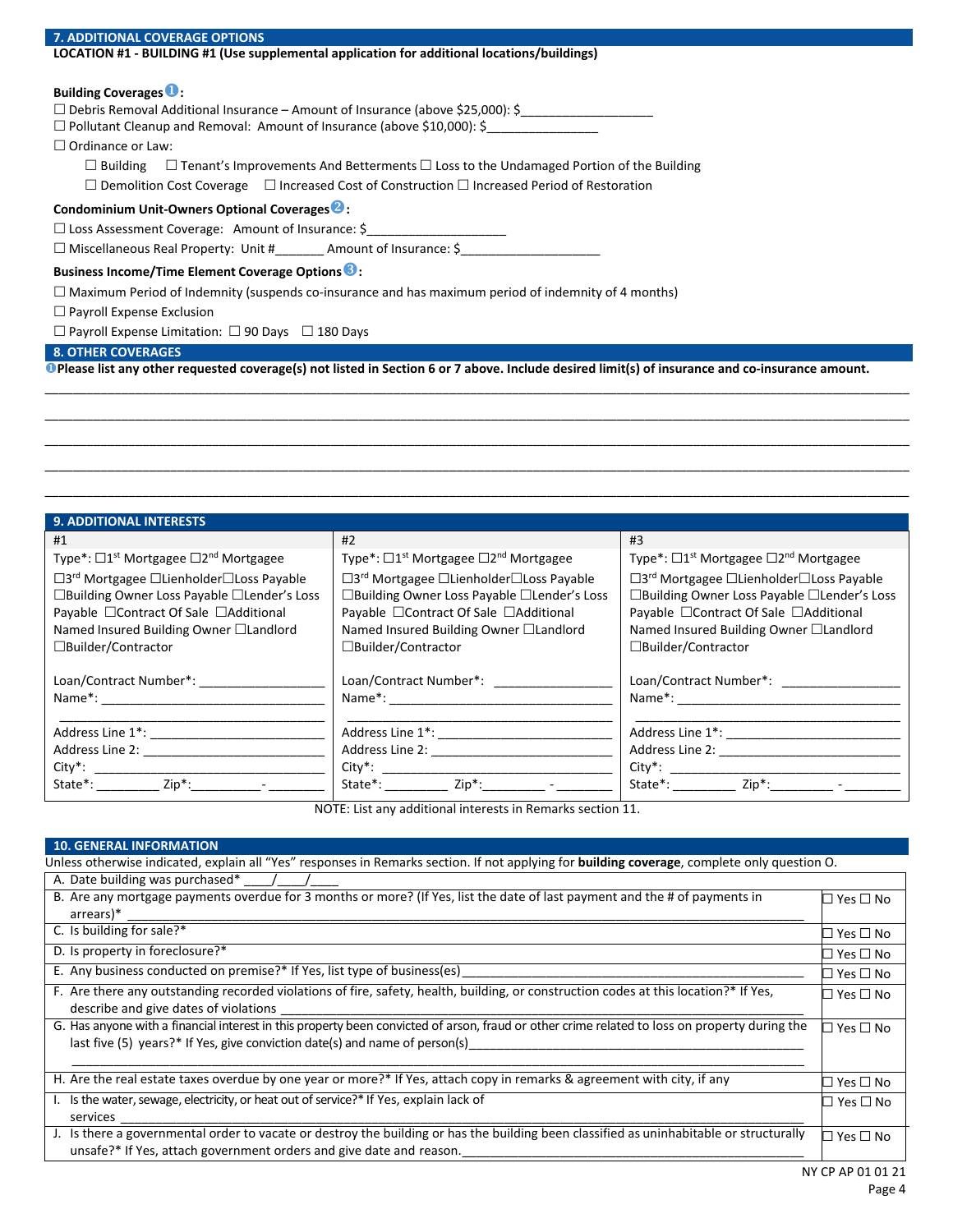| K. Did applicant ever have coverage with NYPIUA on this property? If Yes, give policy # and expiration date.*                                                  | コ Yes □ No                 |
|----------------------------------------------------------------------------------------------------------------------------------------------------------------|----------------------------|
| L. Did the applicant ever have coverage on this property with another company?* If Yes, give Company, Policy #, Expiration Date,<br>and Reason for Termination | $\Box$ Yes $\Box$ No       |
| M. Is there any other insurance in force or applied for on this property?* If Yes, provide insurance carrier name and policy type                              | $\square$ Yes $\square$ No |
| N. Is applicant other than an individual owner or sole proprietorship?* If Yes, list all principals.*                                                          | $Yes \Box$ No              |
| O. Is there unrepaired damage at the location to be insured?* If Yes, explain*                                                                                 | Yes□ No                    |
| P. Is there a day care center on premises?* If Yes, are there more than 2 providers $(Y/N)$ ?                                                                  | コ Yes □ No                 |

# **11. REMARKS**

# **12. VALUATION**

*Complete if applying for Dwelling (Coverage A) and Location of Property to be Insured is within the 5 boroughs (Bronx, Brooklyn, Manhattan, Queens, Staten Island).*

| This information helps to explain the amount of insurance selected at the time of application but does not determine the value at the time of loss $\bullet$ : |                                                                                                                                                   |  |  |
|----------------------------------------------------------------------------------------------------------------------------------------------------------------|---------------------------------------------------------------------------------------------------------------------------------------------------|--|--|
| Cost of Improvements*\$                                                                                                                                        | Annual Rental Income (if applicable) \$                                                                                                           |  |  |
| Estimated Fair Market Value*\$                                                                                                                                 | Replacement Cost Value*\$                                                                                                                         |  |  |
| Valuation Date* / /                                                                                                                                            | Purchase Price S                                                                                                                                  |  |  |
|                                                                                                                                                                | Check the valuation method used to establish the amount of insurance*: $\Box$ Replacement Cost $\Box$ Replacement Cost Less Physical Depreciation |  |  |

☐ Fair Market Value Exclusive of Land ☐ Other

## Who Determined the Value?\*

**13. LOSS INFORMATION**

List, by location, all losses in the last 5 years on any property in which the applicant has or had a financial interest.  $\bullet$ 

### ☐ No Losses in the last 5 years *(if selected, continue to the next section)*

| Cause of Loss* | Loss Date* | Insurance Carrier Name* | Policy Number* | Location of Loss* | Loss Status <sup>2</sup> * | Claim Amount* |
|----------------|------------|-------------------------|----------------|-------------------|----------------------------|---------------|
|                |            |                         |                |                   |                            |               |
|                |            |                         |                |                   |                            |               |
|                |            |                         |                |                   |                            |               |

Note: List any additional losses in Remarks section 11.

#### **14. BILLING**

Choose a payment plan\* (Note: All installments will include a \$6 installment fee) �:

□ Plan A: Full Pay

 $\Box$  Plan B: Deposit + 2 installments

 $\Box$  Plan C: Deposit + 4 installments

 $\Box$  Plan D: Deposit + 7 installments

Do you currently have another policy with NYPIUA?\* <sup>●</sup>□ Yes □ No If Yes, provide Policy Number(s)\*: \_\_\_\_\_\_\_\_\_\_\_\_\_\_\_\_\_\_\_\_\_\_\_\_\_\_\_\_\_\_\_\_\_

\_\_\_\_\_\_\_\_\_\_\_\_\_\_\_\_\_\_\_\_\_\_\_\_\_\_\_\_\_\_\_\_\_\_\_\_\_\_\_\_\_\_\_\_\_\_\_\_\_\_\_\_\_\_\_\_\_\_\_\_\_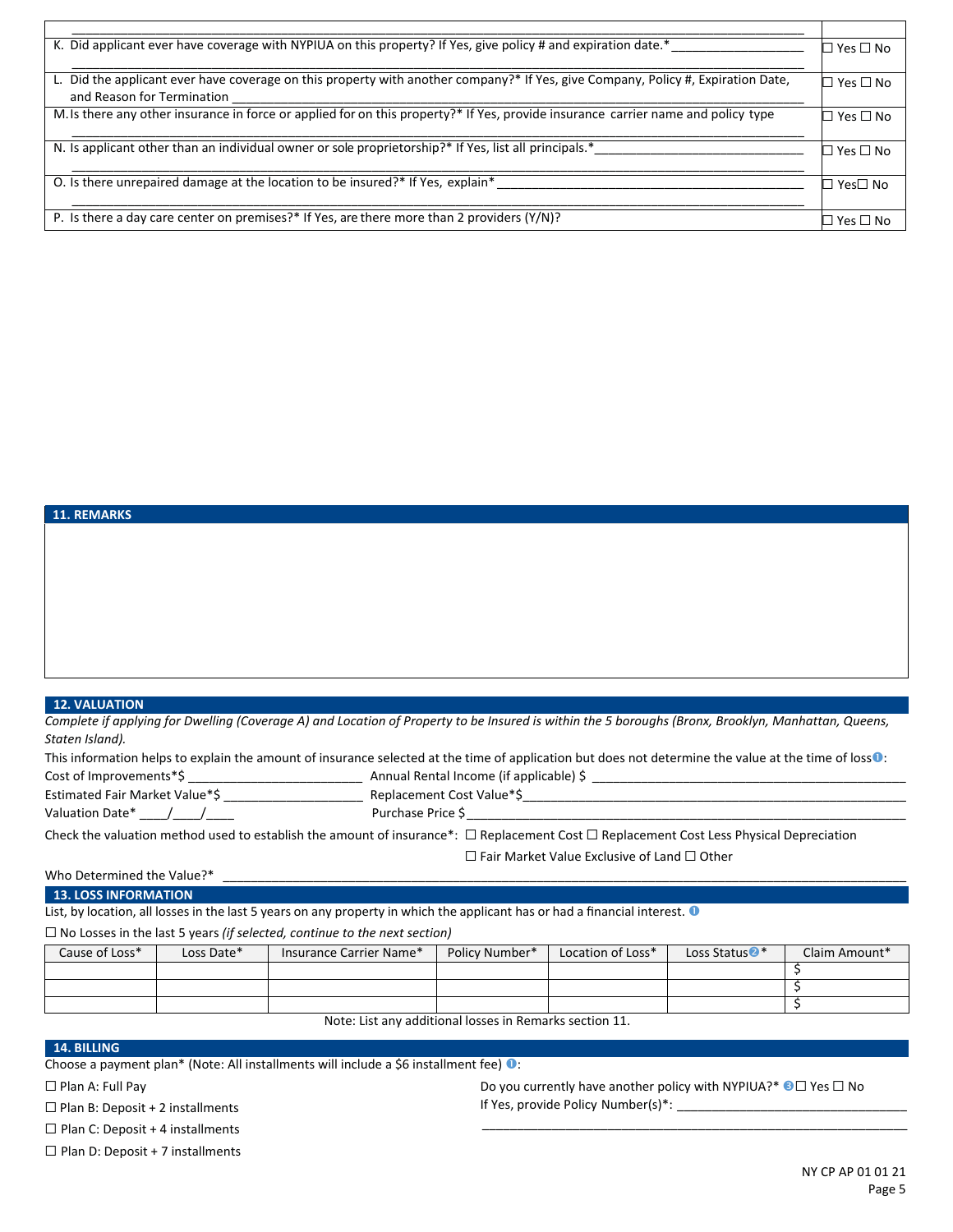## Bill To\*<sup>O</sup>:

☐ First Named Insured ☐ 1st Mortgagee ☐ Other *If Other, provide,*

Name\*: \_\_\_\_\_\_\_\_\_\_\_\_\_\_\_\_\_\_\_\_\_\_\_\_\_\_\_\_\_\_\_\_\_\_\_\_\_\_\_\_\_\_\_\_\_\_\_\_\_\_\_\_\_\_

Address Line 1\*: \_\_\_\_\_\_\_\_\_\_\_\_\_\_\_\_\_\_\_\_\_\_\_\_\_\_\_\_\_\_\_\_\_\_\_\_\_\_\_\_\_\_\_\_\_\_\_

Address Line 2: \_\_\_\_\_\_\_\_\_\_\_\_\_\_\_\_\_\_\_\_\_\_\_\_\_\_\_\_\_\_\_\_\_\_\_\_\_\_\_\_\_\_\_\_\_\_\_\_ City\*: \_\_\_\_\_\_\_\_\_\_\_\_\_\_\_\_\_\_\_\_\_\_\_\_\_\_\_\_\_\_\_\_\_\_\_\_\_\_\_\_\_\_\_\_\_\_\_\_\_\_\_\_\_\_\_\_

State\*: \_\_\_\_\_\_\_\_\_\_\_\_\_\_\_\_\_\_\_\_\_\_\_\_\_\_\_\_\_\_\_\_\_ Zip\*: \_\_\_\_\_\_\_\_ - \_\_\_\_\_\_\_